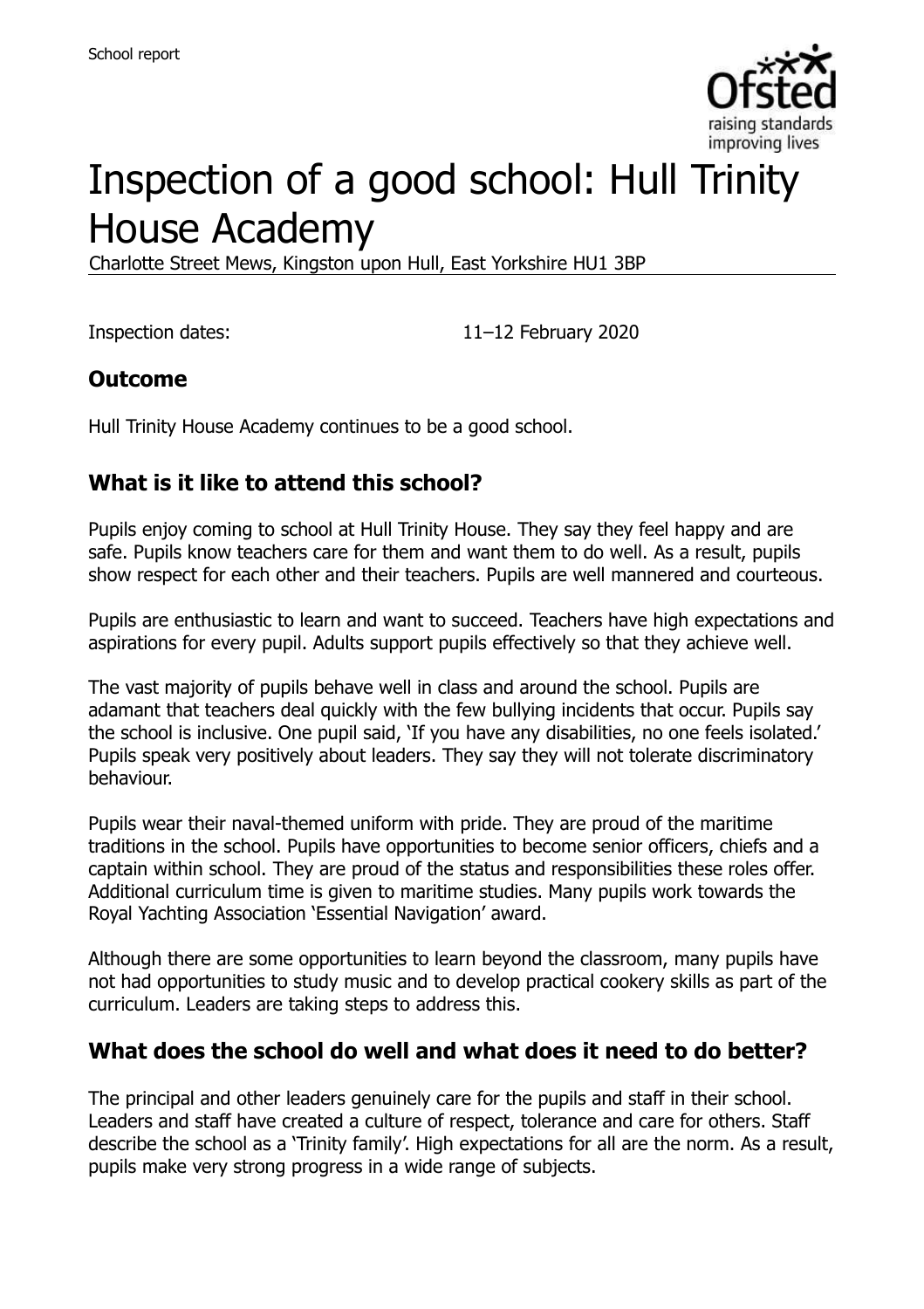

Teachers have excellent subject knowledge. Curriculum subjects are ambitious, coherently planned and well sequenced. Links are frequently made across subjects, which help pupils understand subject content better. For example, the geography curriculum overlaps with maritime studies to incorporate the study of colonialism. In English, work linked to the book 'Animal Farm' is brought to life visually in art. Pupils are able to use their prior learning to deepen their subject knowledge further. Impressive artwork by pupils covers the walls. The classrooms are inspiring places to learn.

Teachers consistently use trust-wide assessment processes to help pupils reflect on and improve their work. Pupils are clear about how this helps them to remember more over a period of time.

Leaders have very high standards for pupils' behaviour. The taught curriculum is rarely disrupted because low-level disruption is not tolerated. A small minority of pupils struggle to comply with adults' high expectations. The proportion of pupils who are excluded is above the national average. Leaders are working to address this.

The school's provision for pupils' personal development is strong. Pupils are taught to respect other faiths, cultures and backgrounds. Differences are celebrated. 'Life' lessons develop pupils' skills and knowledge in preparation for life in modern Britain. The school works with many different outside agencies. For example, the Yorkshire ambulance service trains all pupils in Year 7 in cardiopulmonary resuscitation so that pupils know what to do to restart a heart. Older pupils can apply to be a Franklin Scholar, a member of a pupil leadership programme that supports younger pupils through peer mentoring and tutoring.

Leaders have high expectations for all pupils, including pupils with special educational needs and/or disabilities (SEND) and pupils who are disadvantaged. This is because teachers expect the same quality of work from these pupils. Teachers provide additional support and scaffolds so that pupils can reach their end goals effectively.

The school is well led and managed. The principal is supported and challenged by governors and the trust. Staff are very proud of their school and they enjoy working there. Trust directors have a positive impact on supporting teachers. This is seen particularly in English, where the impact of the curriculum continues to be strong.

Leaders have the curriculum under regular review. Leaders identified a need to improve the curriculum offer for music and the practical elements of cooking, responding to the views of pupils. It is clear from leaders' actions that they are in the process of developing the curriculum to include these subjects from September 2020. For example, leaders have curriculum plans in place and staff have received appropriate training.

## **Safeguarding**

The arrangements for safeguarding are effective.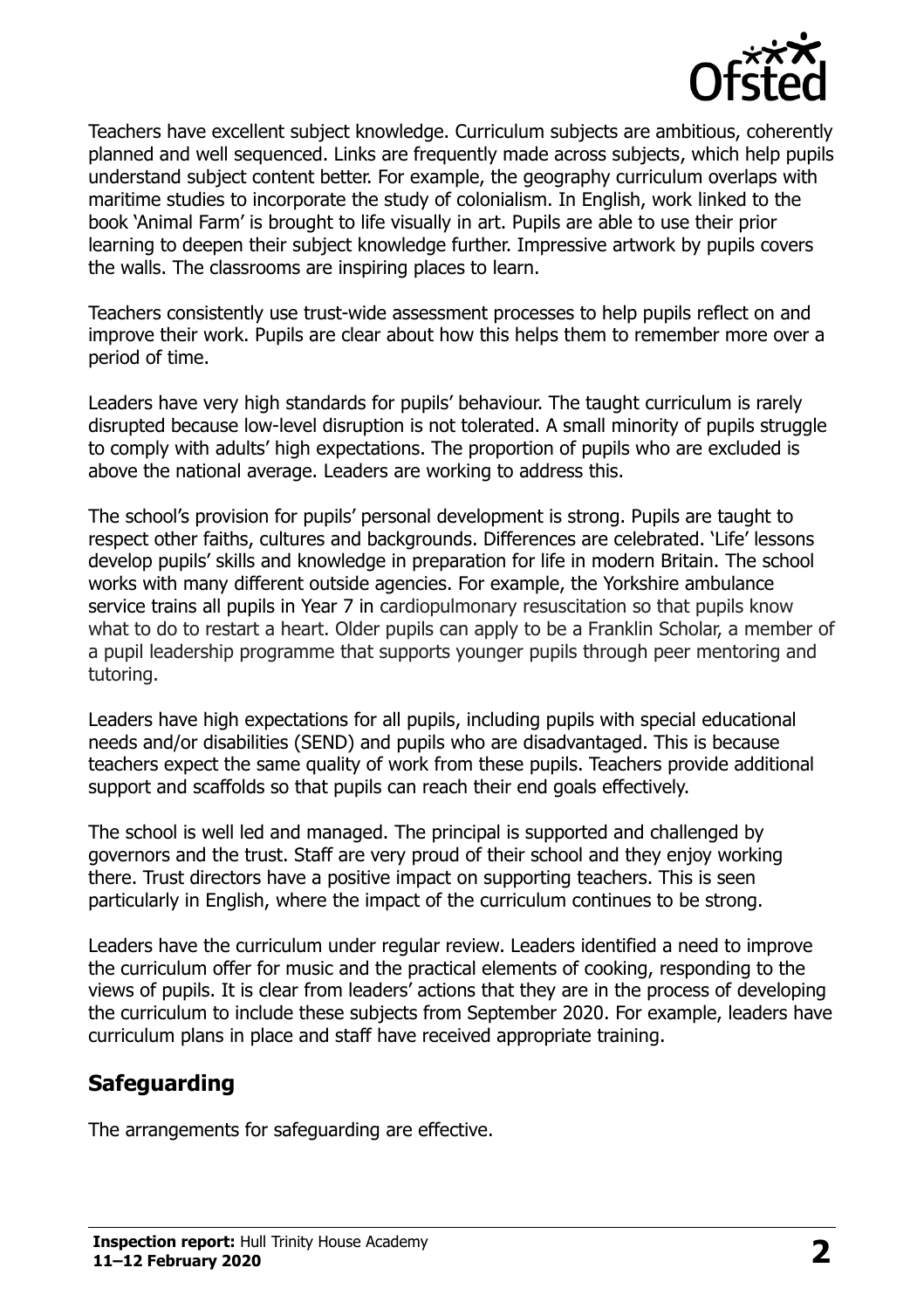

Thorough systems and procedures are in place to check the safe recruitment of staff. All staff, including governors, receive appropriate safeguarding training. Staff understand how to spot signs of neglect and what they must do if they have a concern.

Documents that record safeguarding concerns and actions taken to keep pupils safe are precise.

Pupils understand the dangers of extremism and are taught how to stay safe, including how to stay safe online.

Staff acutely understand their responsibilities around the 'Prevent' duty. Staff are knowledgeable and refer safeguarding concerns swiftly. Leaders work with the police and appropriate authorities to help keep pupils safe.

## **What does the school need to do to improve?**

## **(Information for the school and appropriate authority)**

- Currently, all pupils are not taught music and the practical elements of cooking and nutrition across key stage 3. Leaders have recognised that these aspects should be included in their curriculum offer and are in the process of bringing this about with effect from September 2020. Leaders should ensure that their plans to broaden the curriculum are implemented fully.
- Although behaviour in lessons and around school is positive, there are still a small minority of pupils who disregard the school's high expectations for behaviour. As a result, although declining, the rate of exclusions continues to be high. Leaders must continue their work to reduce the behaviours that lead to exclusions.

## **Background**

When we have judged a school to be good, we will then normally go into the school about once every four years to confirm that the school remains good. This is called a section 8 inspection of a good school or non-exempt outstanding school. We do not give graded judgements on a section 8 inspection. However, if we find some evidence that the school could now be better than good or that standards may be declining, then the next inspection will be a section 5 inspection. Usually this is within one to two years of the date of the section 8 inspection. If we have serious concerns about safeguarding, behaviour or the quality of education, we will convert the section 8 inspection to a section 5 inspection immediately.

This is the second section 8 inspection since we judged the predecessor school, Hull Trinity House School, to be good in February 2012.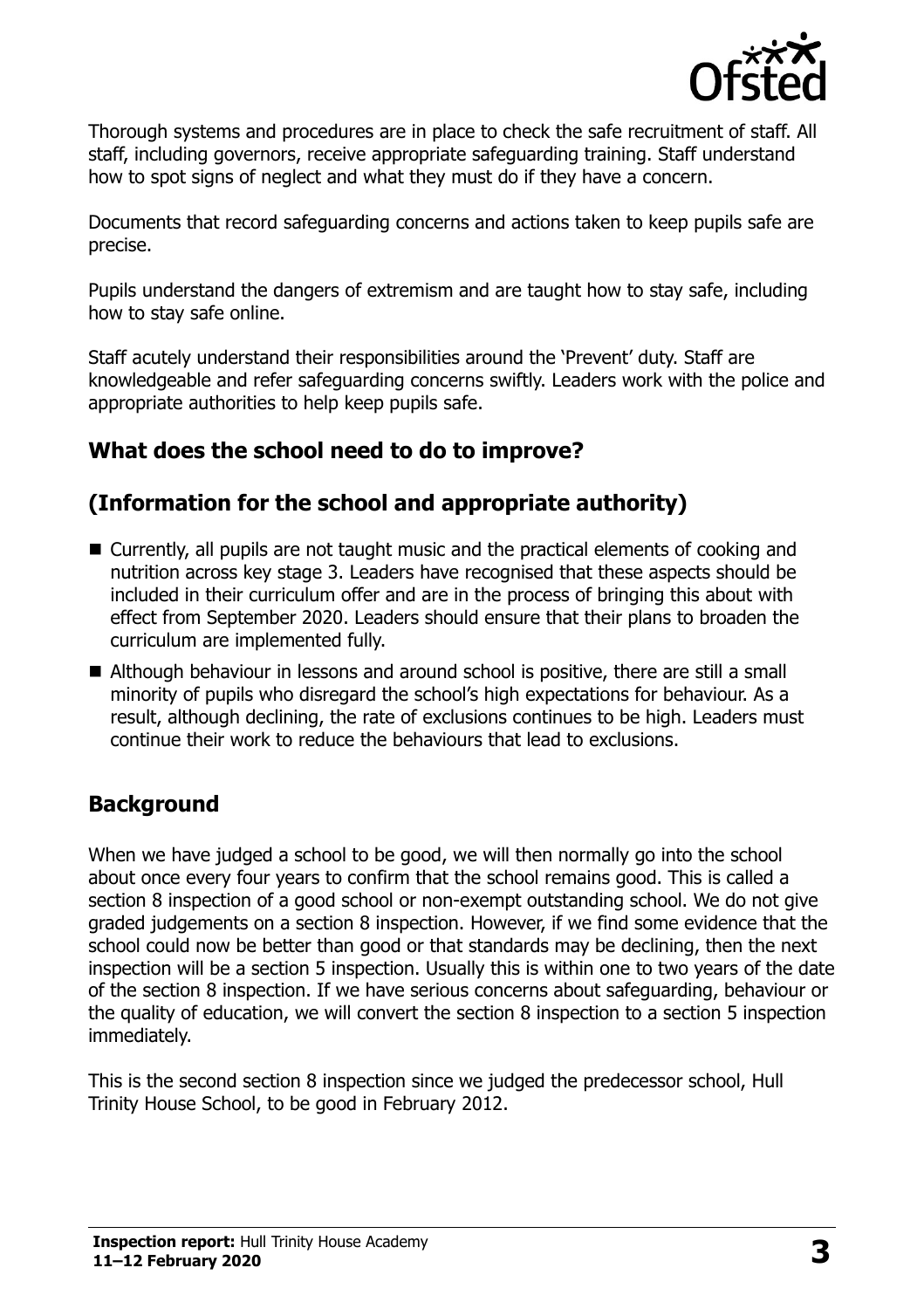

#### **How can I feed back my views?**

You can use [Ofsted Parent View](https://parentview.ofsted.gov.uk/) to give Ofsted your opinion on your child's school, or to find out what other parents and carers think. We use Ofsted Parent View information when deciding which schools to inspect, when to inspect them and as part of their inspection.

The Department for Education has further [guidance](http://www.gov.uk/complain-about-school) on how to complain about a school.

If you are the school and you are not happy with the inspection or the report, you can [complain to Ofsted.](https://www.gov.uk/complain-ofsted-report)

#### **Further information**

You can search for [published performance information](http://www.compare-school-performance.service.gov.uk/) about the school.

In the report, '[disadvantaged pupils](http://www.gov.uk/guidance/pupil-premium-information-for-schools-and-alternative-provision-settings)' refers to those pupils who attract government pupil premium funding: pupils claiming free school meals at any point in the last six years and pupils in care or who left care through adoption or another formal route.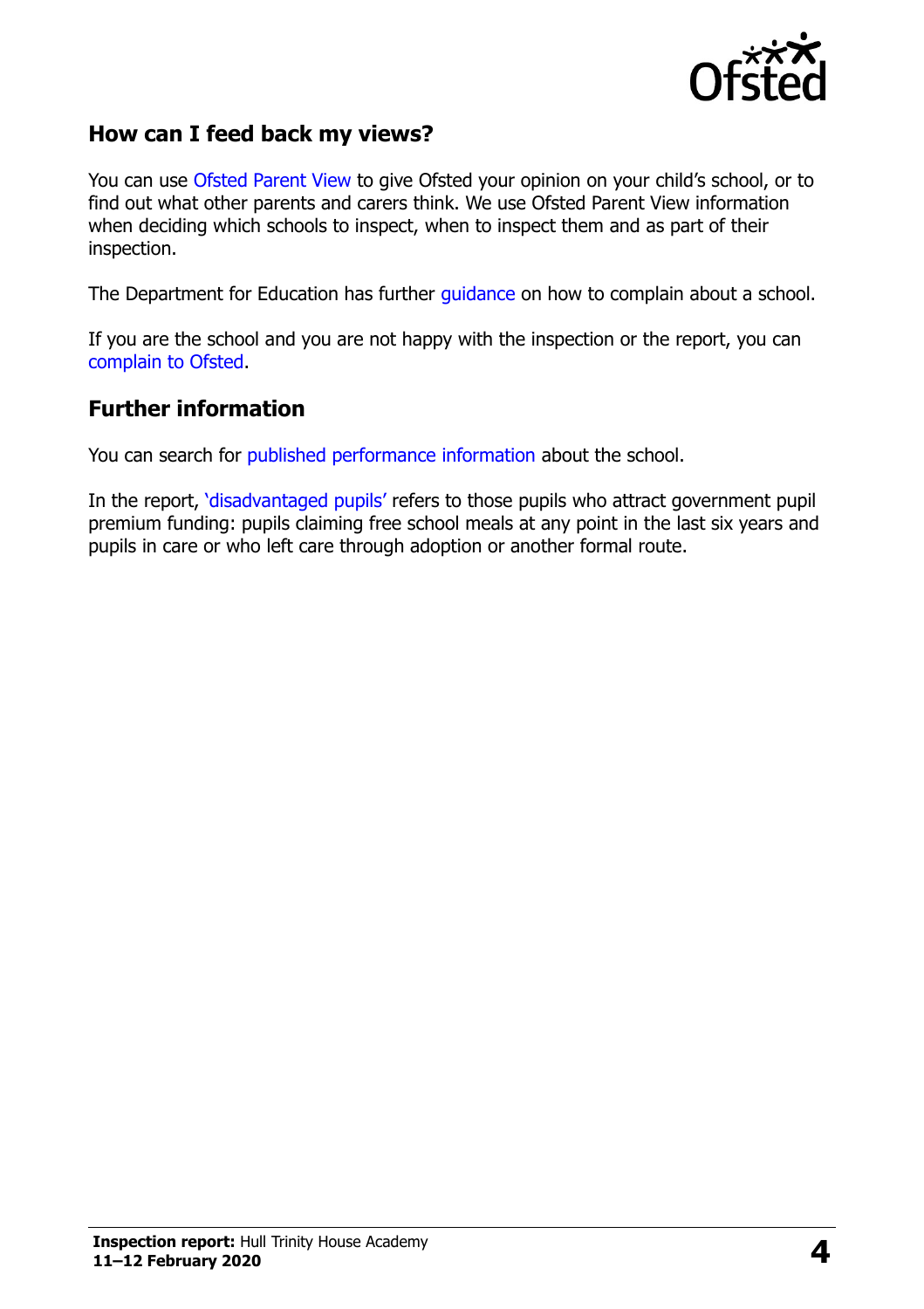

#### **School details**

| Unique reference number             | 138082                          |
|-------------------------------------|---------------------------------|
| <b>Local authority</b>              | Kingston upon Hull City Council |
| <b>Inspection number</b>            | 10121781                        |
| <b>Type of school</b>               | Secondary comprehensive         |
| <b>School category</b>              | Academy converter               |
| Age range of pupils                 | 11 to 16                        |
| <b>Gender of pupils</b>             | <b>Boys</b>                     |
| Number of pupils on the school roll | 630                             |
| <b>Appropriate authority</b>        | Board of trustees               |
| <b>Chair</b>                        | Mike Rymer                      |
| <b>Principal</b>                    | Graham Moffatt                  |
| Website                             | www.hthacademy.org.uk           |
| Date of previous inspection         | 7 June 2016                     |

## **Information about this school**

- The school is smaller than the average-sized school.
- The proportion of pupils in receipt of free school meals is higher than the national average.
- The proportion of pupils with SEND is lower than the national average.
- The school is part of Delta Academies Trust.
- $\blacksquare$  The school uses two alternative providers Rise Academy and Aspire Academy.

## **Information about this inspection**

- We undertook deep dives into art and photography, science, geography and English. To do this, we met with subject leaders and visited a sample of lessons in these subjects. We also scrutinised pupils' books and other kinds of work produced by pupils who were part of the classes we visited. In addition, we had discussions with teachers and a group of pupils from the lessons observed.
- We observed pupils' behaviour at breaktimes and lunchtimes. We spoke to pupils informally and formally.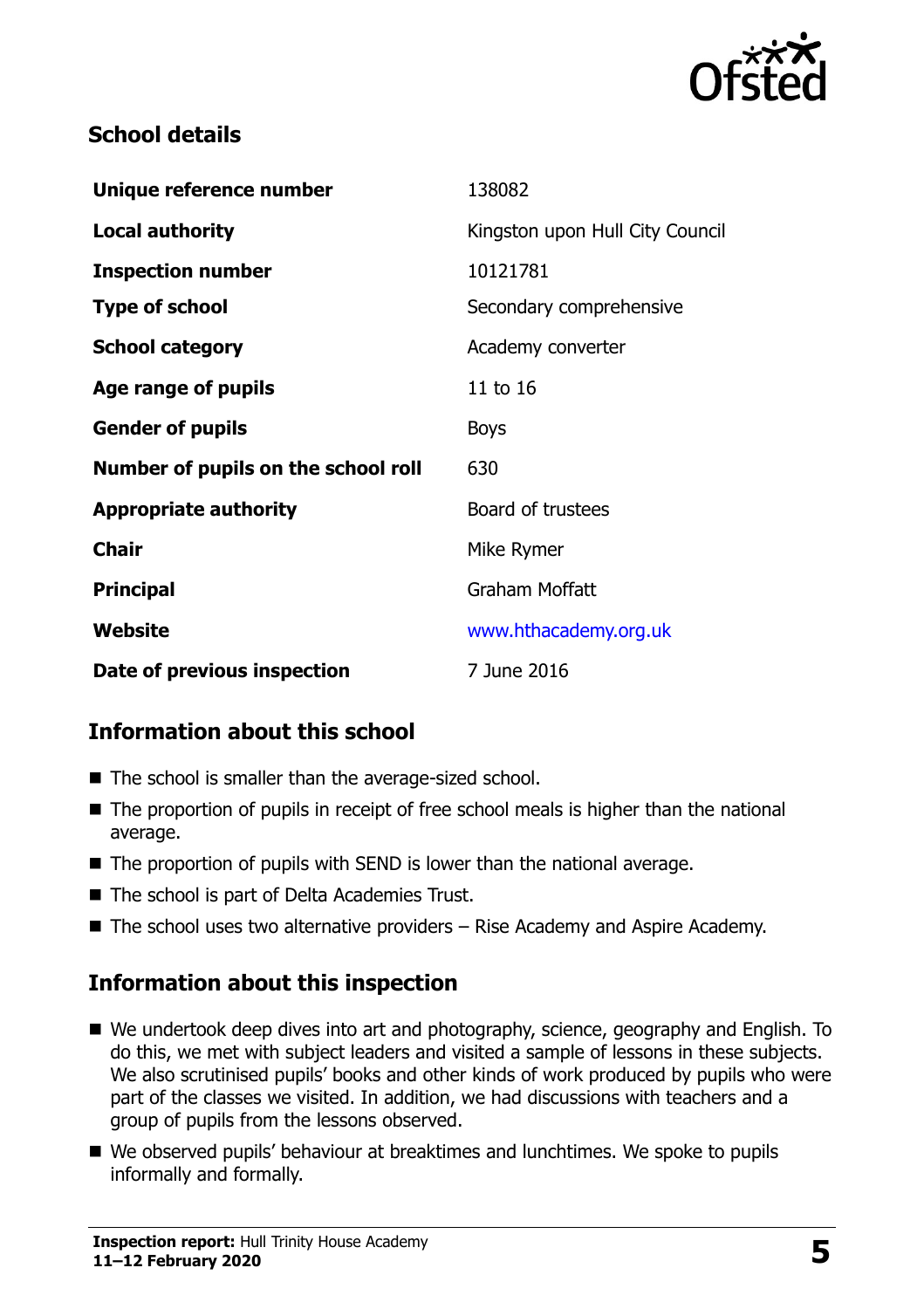

- We held various meetings with the principal and senior leaders. We met with the school's designated safeguarding lead and special educational needs coordinator. We also met with the chair of the academy advisory body and the deputy chief executive officer of the trust.
- We scrutinised a range of school documents, including the school's self-evaluation and school development plan. We reviewed minutes of governing body meetings. We also scrutinised attendance and behaviour records.
- We scrutinised a range of other documentation, including documents relating to safeguarding, for example child protection files and the school's single central record.
- We considered the views of 78 parents and carers who completed Ofsted's online questionnaire, Parent View, 46 responses to the staff questionnaire and three responses to the pupil questionnaire.

#### **Inspection team**

Angela White, lead inspector **CEAN COLLEGE** Of Sted Inspector

James Kilner **National Structure Control** Control Ofsted Inspector